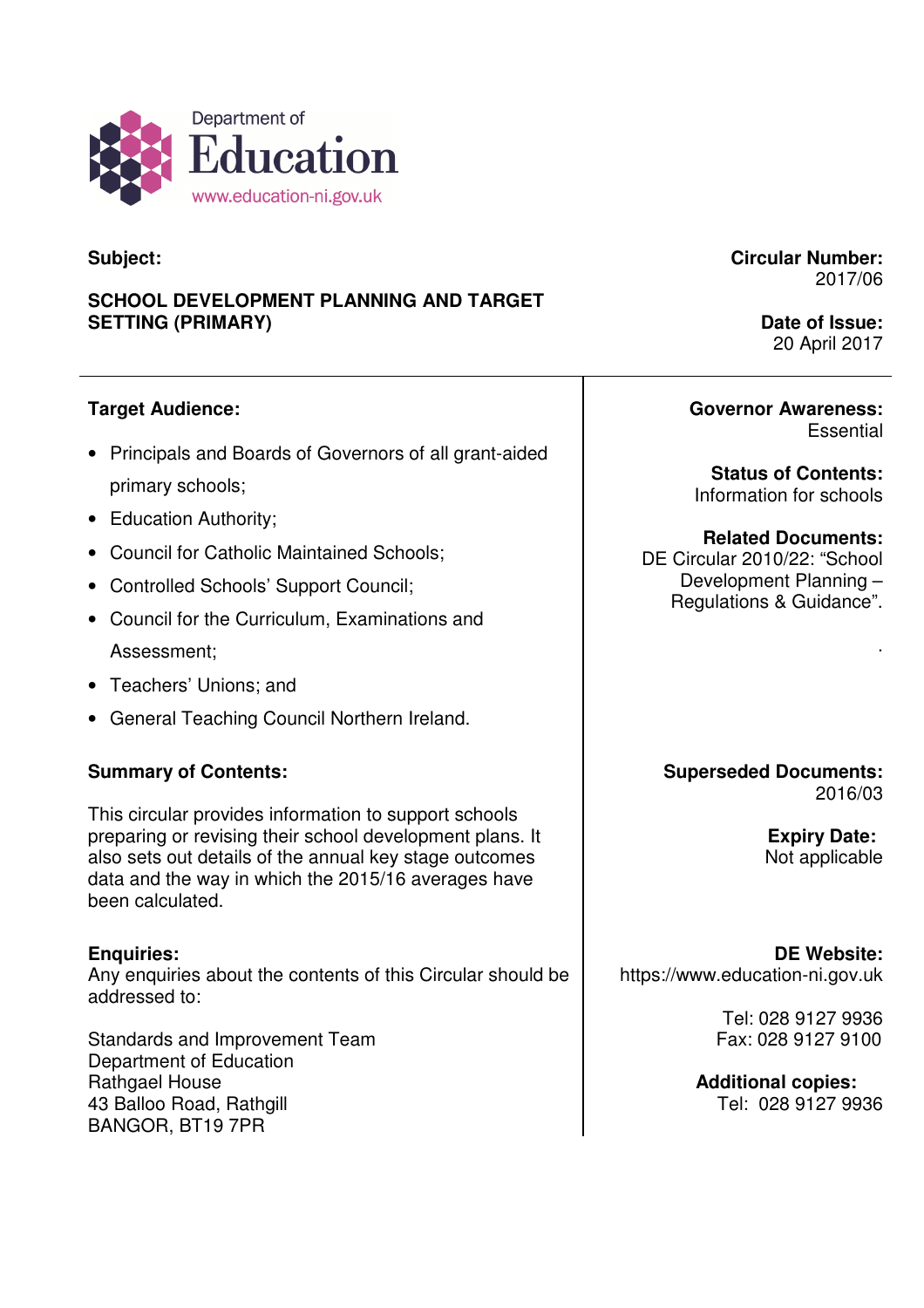### **School Improvement**

- $1.$  school improvement is first and foremost the responsibility of the school. It is based on the premise that schools themselves are best placed to identify areas for improvement and to implement changes that can bring about better outcomes for pupils. A copy of the policy is available on the DE internet site at; Every School a Good School – A Policy for School Improvement emphasises that https://www.education-ni.gov.uk/articles/every-school-good-school-esags
- **2.** Effective self-evaluation, and the actions that flow from it, should deliver improved educational outcomes and experiences for all pupils. Self- evaluation should be an integral part of the school development planning process with the resulting actions and targets captured in the School Development Plan (SDP).

#### **School Development Planning**

- 3. school's priorities, the main actions that will be taken to raise standards, the resources dedicated to these actions and the key outcomes to be achieved. The SDP is the school's strategic plan for improvement. It brings together the
- $\overline{\mathbf{4}}$ . set out the detailed requirements relating to the preparation of SDPs and the matters they should include. Each year the Board of Governors should review the progress that has been made against the SDP and revise it, as they consider necessary. As part of this annual review, the Board of Governors will be involved in producing a summary and evaluation of the school's strategies for learning, teaching, assessment and promoting the raising of standards of attainment among all pupils, in particular in communication, using mathematics and using Information and Communications Technologies (ICT). The Education (School Development Planning) Regulations (Northern Ireland) 2010

 The Regulations and Guidance on School Development Planning are available on the Department's website at;

https://www.education-ni.gov.uk/articles/school-development-planning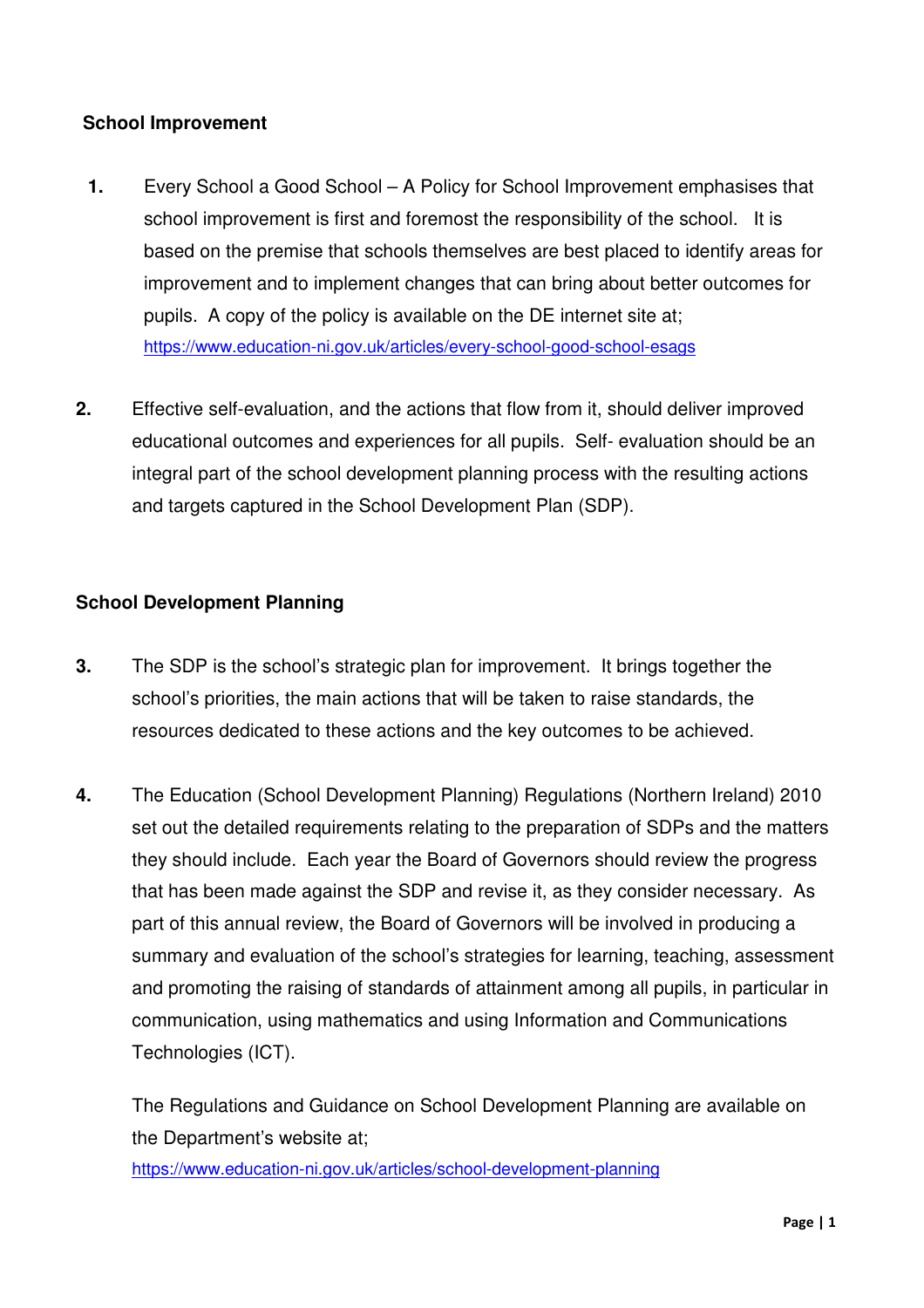- 5. has produced the Inspection and Self-Evaluation Framework (ISEF). The framework, is designed to enable schools, teams or individuals to initiate or continue the process of self-reflection leading to improvement and is available at; **5.** To support the self evaluation process, the Education and Training Inspectorate (ETI) https://www.etini.gov.uk/articles/inspection-and-self-evaluation-framework-isef
- is available to all schools. This is an on-line tool which can be used to create a dynamic, rolling, three-year plan. Information about the tool and how your school can activate it can be accessed via C2k Exchange using the following link when logged on in school; As part of the C2k Education Network contract, a School Development Planning tool

https://www.c2kexchange.net/software/User%20Manuals/Primary/Wholeschool%20Flyer.pdf

 In addition, Information sheet EN110 available on C2k Exchange provides detail about the School Development Planning tool. Schools can contact the C2k service desk (0870 6011 666) to have the SDP tool activated.

### **Target Setting**

- $\overline{7}$ . of factors, including: When setting targets for improvement, schools will wish to take into account a range
	- i) the priorities set out in the School Development Plan;
	- ii) the context within which the school is operating;
	- iii) overall performance and the gap between the highest and lowest achievers and between the most and least disadvantaged pupils; and
	- iv) the prior attainment of each year group.
- **8.** Targets need to be challenging, yet achievable, and informed by robust and reliable information. School-level and pupil-level data will inform self-evaluation and help to identify areas where action might be taken to bring about improvement.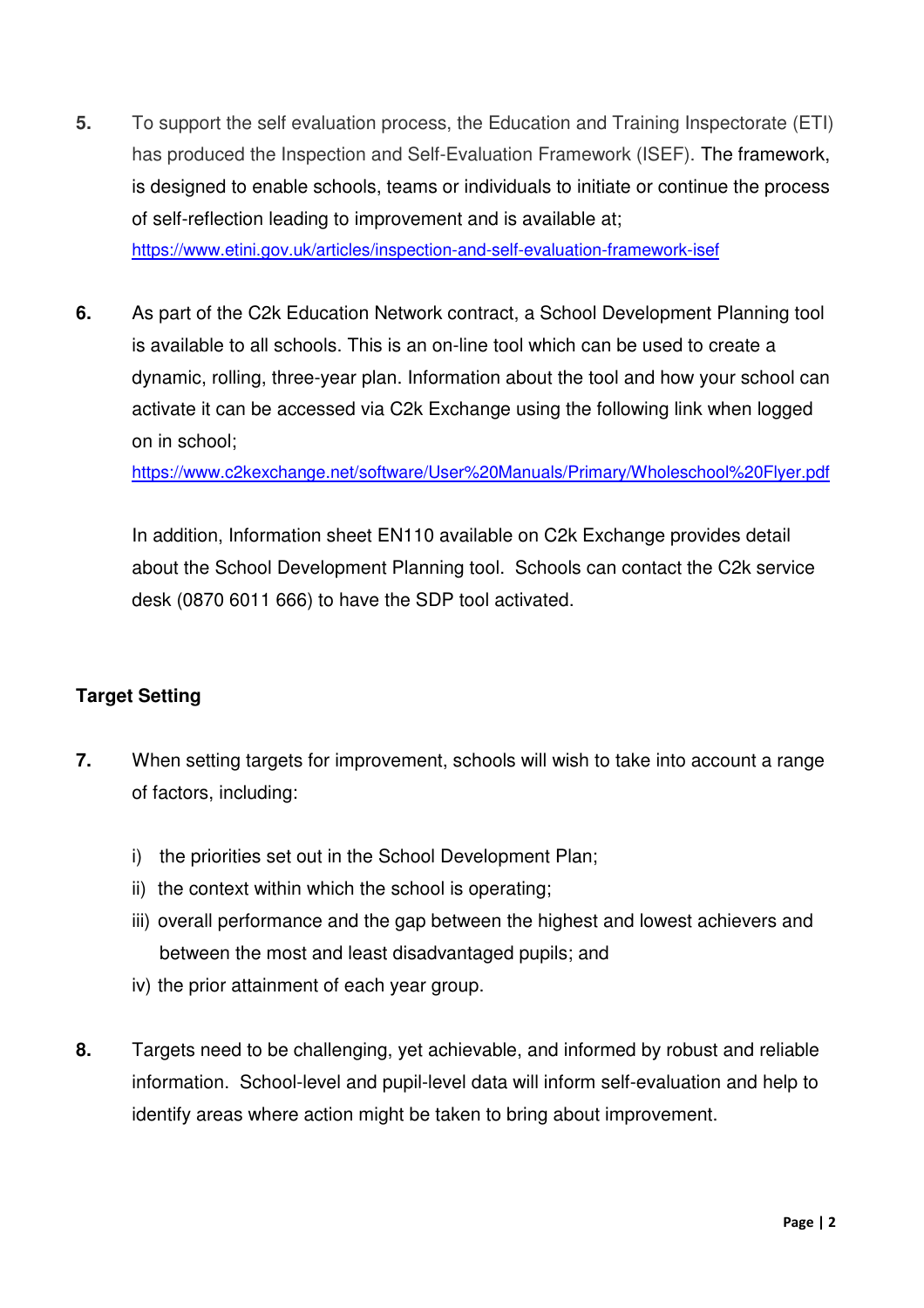- 9. information held within the school (including whatever additional assessment data the school uses to complement the statutory arrangements), information in the Department's statistical bulletins and information provided by the Education **9.** To assess trends and identify priorities for action, schools are encouraged to use Authority.
- $10.$  information which you may wish to use to inform target setting. The averages presented in the table are based on returns from a proportion of schools. Further details of how these have been calculated are available in the Key Stage Assessments: Levels of Progression 2015/16 Methodology Paper. The tables below provide Key Stage One and Key Stage Two benchmarking https://www.education-ni.gov.uk/articles/target-setting-and-benchmarking
- $11.$  may lie between the higher and lower confidence limits provided in the tables. As they are based on a sample, the average is the best estimate and the actual value

| % pupils achieving the expected level |                     |                                                                                                                                                  | 2015/16                      |                              |                              | 2014/15                      |
|---------------------------------------|---------------------|--------------------------------------------------------------------------------------------------------------------------------------------------|------------------------------|------------------------------|------------------------------|------------------------------|
|                                       |                     |                                                                                                                                                  | <b>Best</b>                  | Lower                        | <b>Higher</b>                | <b>Best</b>                  |
|                                       |                     | <b>Estimate</b>                                                                                                                                  | <b>Estimate</b>              | <b>Estimate</b>              | <b>Estimate</b>              |                              |
| One<br><b>Key Stage</b>               | Level 2<br>or above | <b>NI Average</b><br>Communication (English)<br><b>Using Maths</b>                                                                               | 87.5<br>88.4                 | 86.8<br>87.7                 | 88.2<br>89.1                 | 88.7<br>90.3                 |
|                                       | Level 2<br>or above | <b>FSME pupils:</b><br>Communication (English)<br><b>Using Maths</b><br><b>Non-FSME pupils:</b><br>Communication (English)<br><b>Using Maths</b> | 78.7<br>79.8<br>91.6<br>92.5 | 77.1<br>78.2<br>90.9<br>91.8 | 80.3<br>81.4<br>92.3<br>93.2 | 81.4<br>82.7<br>92.1<br>94.0 |

# **Key Stage One - Levels of Progression**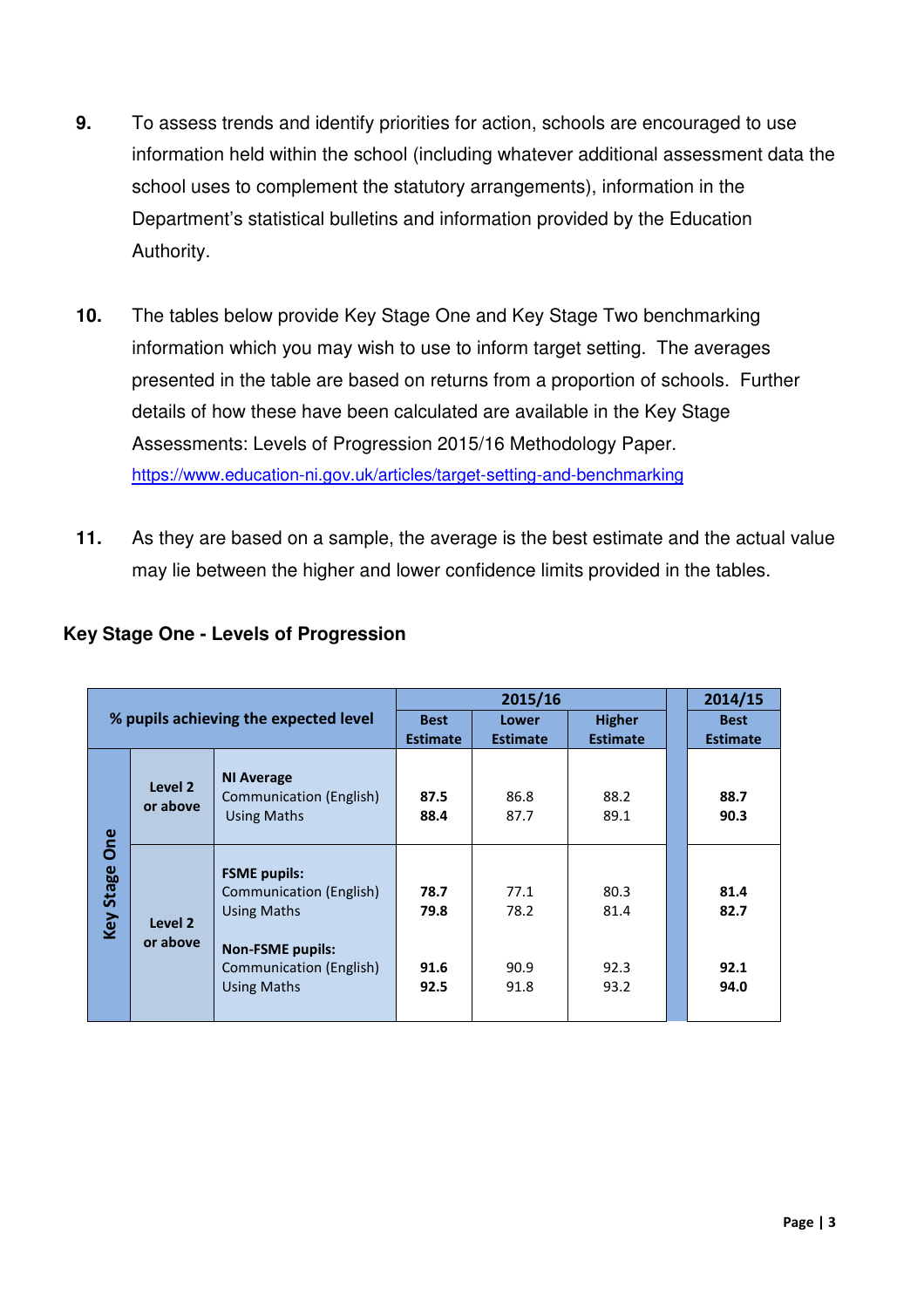|  | Key Stage Two - Levels of Progression |
|--|---------------------------------------|
|--|---------------------------------------|

| % pupils achieving the expected level |                     |                                                                                                                                                         | 2015/16                      |                              |                              | 2014/15                      |
|---------------------------------------|---------------------|---------------------------------------------------------------------------------------------------------------------------------------------------------|------------------------------|------------------------------|------------------------------|------------------------------|
|                                       |                     |                                                                                                                                                         | <b>Best</b>                  | Lower                        | <b>Higher</b>                | <b>Best</b>                  |
|                                       |                     | <b>Estimate</b>                                                                                                                                         | <b>Estimate</b>              | <b>Estimate</b>              | <b>Estimate</b>              |                              |
| Two<br><b>Key Stage</b>               | Level 4<br>or above | <b>NI Average</b><br>Communication (English)<br><b>Using Maths</b>                                                                                      | 78.0<br>78.7                 | 77.0<br>77.7                 | 79.0<br>79.7                 | 76.8<br>77.4                 |
|                                       | Level 4<br>or above | <b>FSME</b> pupils:<br>Communication (English)<br><b>Using Maths</b><br><b>Non-FSME pupils:</b><br><b>Communication (English)</b><br><b>Using Maths</b> | 63.4<br>64.3<br>84.6<br>85.2 | 61.3<br>62.2<br>83.6<br>84.2 | 65.5<br>66.4<br>85.6<br>86.2 | 62.6<br>64.1<br>83.3<br>83.6 |

#### **The use of end of Key Stage data**

- $12.$  raise the quality of the provision for numeracy, literacy and information and communication technology (ICT) and to advance the skills of pupils in these crucial areas. Schools provide information to parents on their child's assessment outcomes in Communication and Using Mathematics and from September 2016, on Using ICT. The Department will not hold Key-Stage assessment data identifiable at school level, only at anonymised pupil level. It should be recognised that the collation and reporting of end of Key Stage outcomes centrally are a means by which the Department is held to account, as well as a means by which it demonstrates The primary purpose of the statutory assessment arrangements is as a tool used to improvement**.**
- $13.$  use Key Stage outcomes in isolation, or indeed those from any other test or assessment, as an external measure. The interest of the ETI is in how the Key Stage assessment arrangements work in schools as an assessment tool used for improvement in order to raise the quality of the provision for numeracy, literacy and Schools can be assured that the Education and Training Inspectorate (ETI) does not